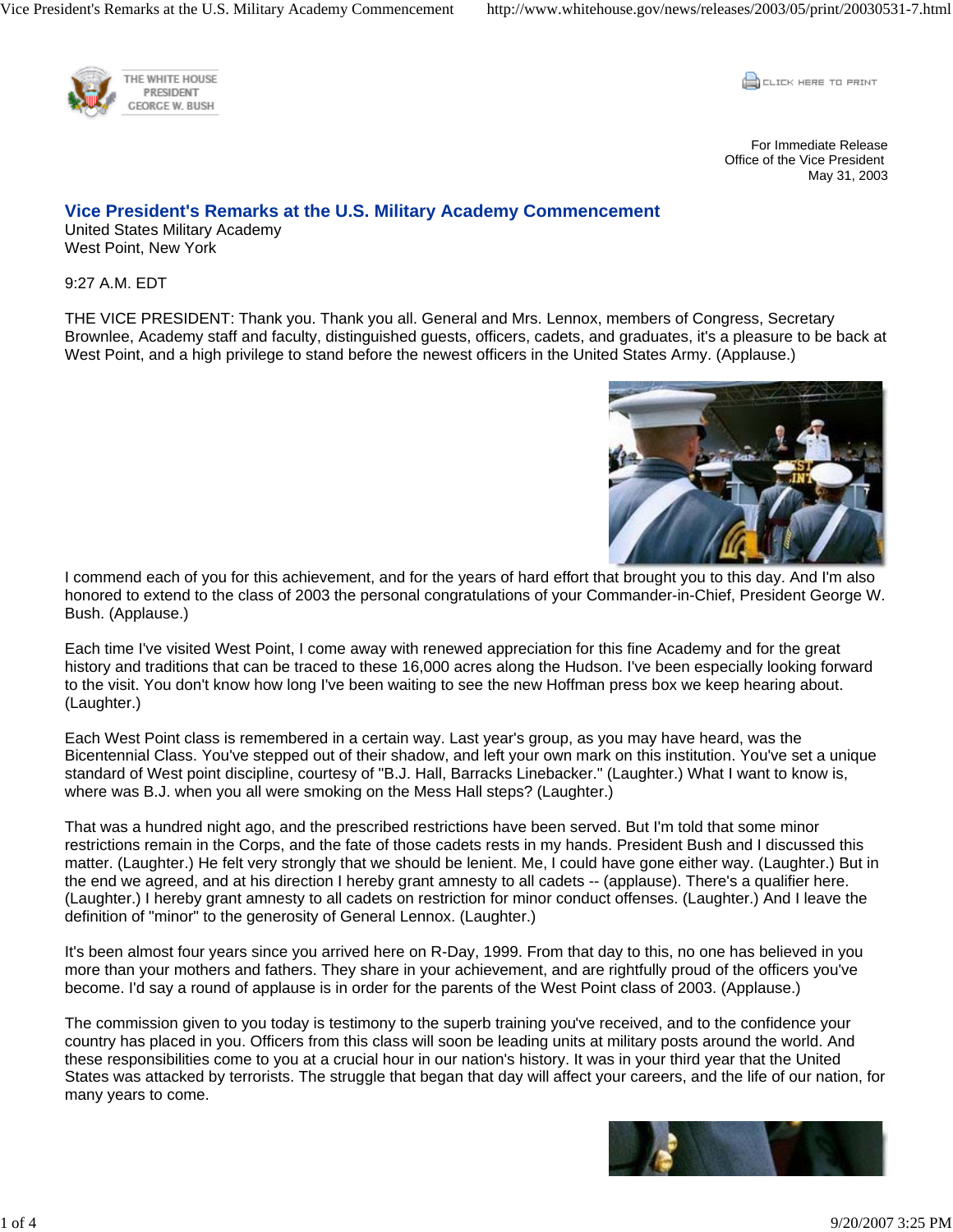

On September 11th, 2001, we learned that threats which gather for years in secret can suddenly appear in our own cities. We discovered that our future is closely tied to the fate of nations and peoples on the other side of the earth, and indifference only increases the danger. In a moment of tragedy, our nation was called to wage a global and unrelenting campaign to eliminate the terrorists and the threats they pose. And in this war, we are winning. (Applause.)

In the 20 months since the attacks, the United States has freed two nations from oppression and terror. We destroyed the al Qaeda's grip on Afghanistan, removed the repressive Taliban regime from power, and nearly half of al Qaeda's leadership has been captured or killed. In Iraq, a regime that supported terrorists, brutalized its own people, and threatened its neighbors and the peace of the world, is no more. (Applause.)

The battle of Iraq was a major victory in the war on terror, but the war itself is far from over. We cannot allow ourselves to grow complacent. We cannot forget that the terrorists remain determined to kill as many Americans as possible, both abroad and here at home, and they are still seeking weapons of mass destruction to use against us. With such an enemy, no peace treaty is possible; no policy of containment or deterrence will prove effective. The only way to deal with this threat is to destroy it, completely and utterly. And President Bush is absolutely determined to do just that. (Applause.)

September 11th, 2001 marks a turning point in world affairs. Before 9/11, all too many nations tended to draw a distinction between the terrorist groups and the states that provided these groups with support. They were unwilling to hold these terror-sponsoring states accountable for their actions.

After 9/11, President Bush decided that the distinction between the terrorists and their sponsors should no longer stand. The Bush Doctrine asserts that states supporting terrorists, or providing sanctuary for terrorists, will be deemed just as guilty of crimes as the terrorists themselves. (Applause.) If there is anyone in the world today who doubts the seriousness of the Bush Doctrine, I would urge that person to consider the fate of the Taliban in Afghanistan, and of Saddam Hussein's regime in Iraq. (Applause.)

As cadets, you've studied the methods and technologies that are transforming warfare. As Army officers, you will help to lead the transformation of our military as we confront the threats of a new era. To defend our country from terrorists and terror states, the American armed forces will continue to gain in speed, agility, precision, and every advantage we need to dominate the field of battle.

Military transformation will be the work of decades, and a responsibility of every branch of our armed forces. Yet we are well along in making these changes, as all the world witnessed in the battle of Iraq. That campaign followed a carefully drawn plan, with fixed objectives and the flexibility to meet them. Our military displayed vast new capabilities that were not yet operational 12 years ago, when I was Secretary of Defense. With less than half the ground forces used in Desert Storm, and two-thirds of the air power, our military achieved a far more difficult objective in less time and with fewer casualties. (Applause.)

Historians and military planners will study the battles in Iraq for years to come, but the basic reasons for its success are known already. The most obvious factor was speed. Our soldiers and Marines raced to Baghdad across 350 miles of hostile terrain in one of the fastest advances in history. The rapid advance prevented the enemy from mounting a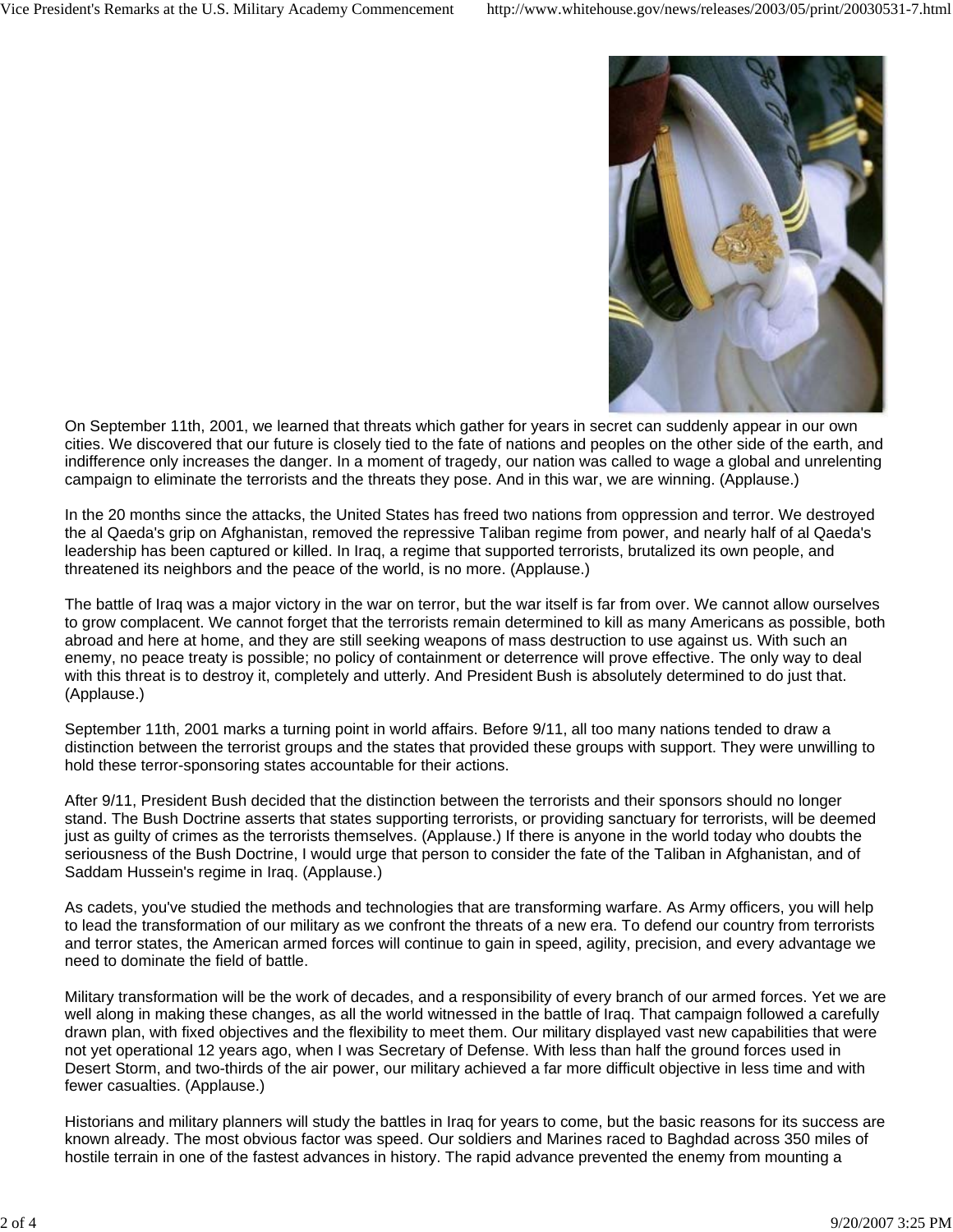coherent defense, from turning unconventional weapons against our forces, from harming its neighbors with Scud missiles, and from destroying the bridges, dams, and oil fields it had wired with explosives.

Precision technology was also crucial in the defeat of Saddam's army and the liberation of Iraq. Tomahawk missiles fired from our ships were more accurate than those used in Desert Storm, and could be re-targeted in a matter of hours instead of days. American artillery groups could rely on satellite guidance and computerized targeting. A dozen years ago, only 20 percent of our air-to-ground aircraft could hit targets with precision munitions. In this battle, all of our air-to-ground aircraft had precision-guided capabilities. Thanks to all of these advances, we were able to destroy the command centers of the Iraqi regime, while minimizing civilian casualties and leaving Iraq's economic infrastructure largely intact. (Applause.)

Situational awareness was vital to our victory in Iraq. Throughout the history of warfare, commanders have wanted to know two basic facts: The exact location of the enemy, and the exact location of friendly forces. Yet, rarely has such knowledge been available. In Desert Storm, for example, only our air commanders had anything near a real-time picture of operations. In this year's battle, all of our component commanders shared a real-time computer display of air, land, and sea forces. This allowed our military to integrate joint operations more effectively than ever before. Desert Storm was essentially two distinct campaigns: A 38-day air war followed by a brief ground war. The battle for Iraq was a single unified campaign. All of our air, land, sea and special operations forces shared the same intelligence, the same information, and the same objectives.

We will never forget that in this conflict, as in all of our conflicts, the most important ingredient for success was the men and women who served, beginning with our Secretary of Defense, Don Rumsfeld, our outstanding theater commander, General Tommy Franks, and the men and women of our armed forces, including our Special Operations Forces, the Third Infantry Division, the First Marine Expeditionary Force, the 101st and 82nd Airborne Divisions, and the air and naval units that supported them. (Applause.)

Thanks to them, U.S. and coalition forces maintained the initiative at every stage of the conflict, controlled its pace, and so determined its outcome. With our victory in Iraq, we have removed a threat to our country and to our friends in the region. And all nations, friend and foe alike, can be certain that the United States military is second to none, and our Commander-in-Chief is, indeed, a man of his word. (Applause.)

The fundamental interest of this nation requires that we confront and defeat aggressive threats. Yet as President Bush has said, "We find our greatest security in the advance of human freedom. We stand for the values that defeat violence, and the hope that overcomes hatred." In the Middle East, where ideologies of hatred and murder have caused such great suffering, the United States will use our influence and idealism to bring a new era of freedom and prosperity. We seek the Middle East where the creative gifts of men and women can come to life once again, a region that no longer breeds and exports the kind of bitterness that can bring violence to our own country and to the rest of the world.

And across the world, America's support of freedom expresses the deepest commitment of our founding -- the conviction that liberty is the birthright of every person, in every land. For generations, graduates of this Academy have served and defended the cause of freedom. (Applause.) Many have also died for their country, including two recently in Iraq: Captain James Adamouski of the Class of 1995, and Lieutenant Colonel Dominic Baragona of the Class of '82. Their lives ended far from this place they loved, but in full service to the ideals of duty, honor, country they learned here at West Point. (Applause.)

I also want to acknowledge the presence here today of First Lieutenant John Fernandez, the former captain of the Academy lacrosse team who graduated two years ago, and who was recently badly wounded last month in an engagement twenty miles south of Baghdad. (Applause.) John demonstrated great courage in the course of that engagement, and we are grateful that he could be with us today, along with his wife and parents.

For every West Point class, as General MacArthur said, the ideals learned here "build your basic character, they mold you for future roles as the custodians of the nation's defense." Now this class assumes its place in America's defense, and MacArthur's words to the Corps of Cadets still define the calling of a West Point officer: Whatever else changes, "your mission remains fixed, determined, inviolable -- it is to win our wars."

Wherever you are posted, wherever your career leads you, I trust you will always remember how others see the uniform of the United States. Your service might take you to the most stable place in the quietest of times, but that uniform is a reminder of what assures stability and keeps the peace. At other times, your service may take you to dangerous places; and there, the sight of an American in uniform will bring fear to the violent and hope to the oppressed. (Applause.)